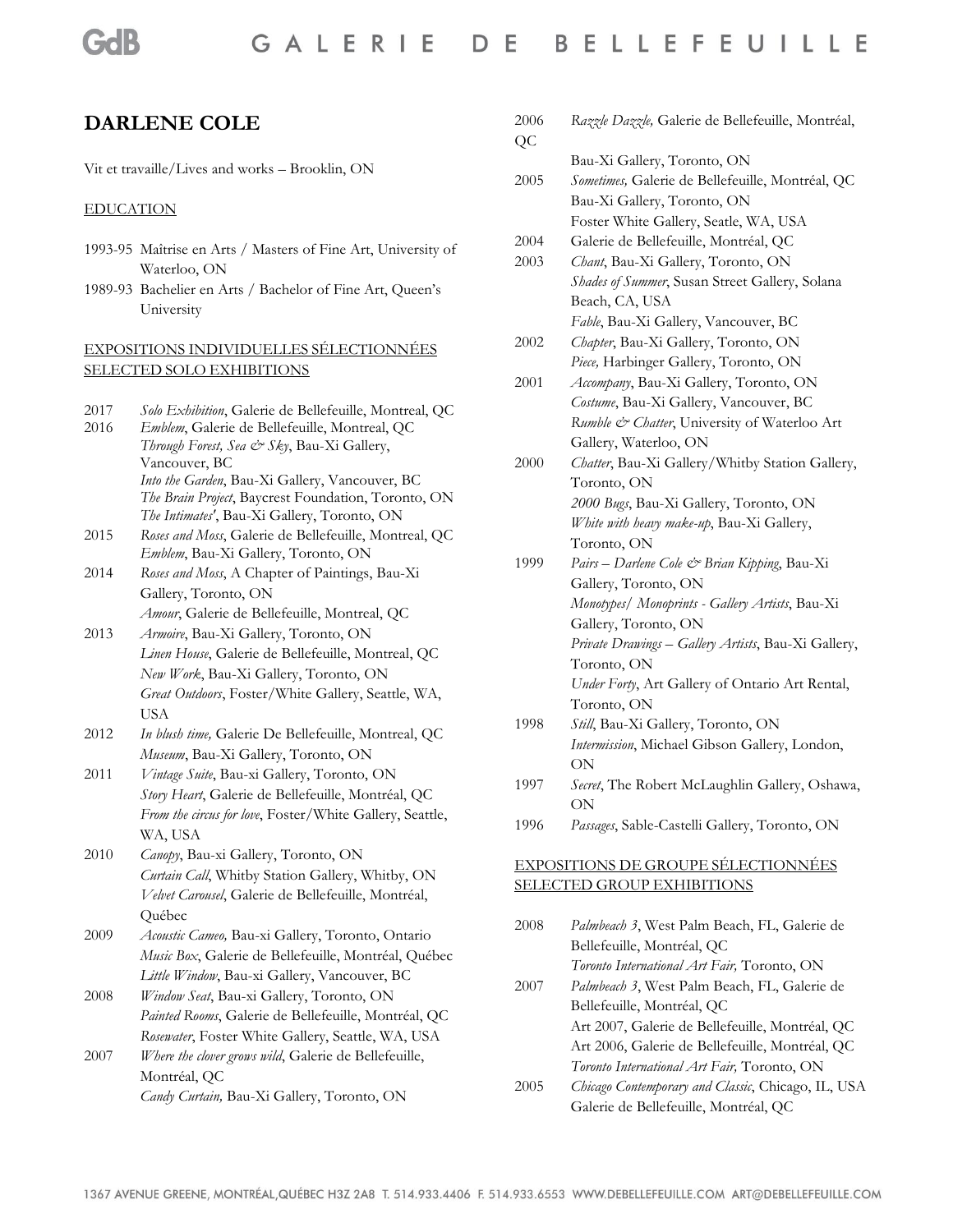*Figura*, Galerie de Bellefeuille, Montréal, QC Art 2005, Galerie de Bellefeuille, Montréal, QC *Toronto International Art Fair,* Toronto, ON

2004 Art 2004, Galerie de Bellefeuille, Montréal, QC *Toronto International Art Fair,* Toronto, ON

1995 *True to Form*, From a Pit Collective, Toronto, ON *Landmarks: Time or Place*, The Station Gallery, Whitby, ON *Conversation (Piece)*, University of Waterloo Fine Art Faculty Exhibition, Waterloo, Ontario/ The Gallery,

Stratford, ON 1994 *ImPrint*, The Union Gallery, Kingston, ON *Voices*, University of Waterloo, Waterloo, Ontario Gallery 306, Toronto, ON *Gardens: Our Earthly Inspirations*, The Station Gallery, Whitby, ON

1993 *MFA Group Show*, University of Waterloo, Waterloo, ON

*Art for Earth's Sake*, The Station Gallery, Whitby, ON *BFA on View*, Agnes Etherington Art Center,

Kingston, ON

1992 *Gulf Canada Exhibition*, Alberta Printmakers Society, Calgary, AB

#### PRIX ET DISTINCTIONS GRANTS AND AWARDS:

2007 Arts in Academics, Celebrating 50 years, University of Waterloo, 2007

- 1997 Ontario Arts Council, Bourse / Grant
- 1995 The Station Gallery, Whitby, Ontario. Prix de la meilleure exposition / Best in Show Award, *Landmarks: Time or Place*
- 1995 AT&T Global Information Solutions Canada Ltd. Prix / Award
- 1995 University of Waterloo, Bourse / Endowment Scholarship
- 1994 Gallery 306, Toronto, Premier Prix / First Prize
- 1994 D.L. Stevenson & Sons Artists Colour Mfg. Co. Ltd. Prix / Award
- 1994 The Station Gallery, Whitby, Ontario, Mention Honorable / Honorable Mention, *Gardens: Our Earthly Inspirations*
- 1994 Liquitex Excellence in Art University Prix / Award,
- 1994 University of Waterloo, Bourse / Merit Scholarship,

### COLLECTIONS SÉLECTIONNÉES SELECTED COLLECTIONS

CIBC

RBC OCAD University, Toronto Borden & Elliot Barristers and Solicitors, Toronto Julian Jacobs Architects, Toronto Fairmount Hotels & Resorts, Toronto, Montréal, Banff The K. F. Prueter Collection of Canadian Art, Etobicoke, Ontario Waterous Consulting Inc., Calgary Manulife Financial, Toronto Agnes Etherington Art Centre, Kingston Queens University, Kingston

## COMMANDES SÉLECTIONNÉES SELECTED COMMISSIONS

Royal York Hotel, Toronto, ON Queen Elizabeth Hotel, Montréal, QC

#### BIBLIOGRAPHIE / BIBLIOGRAPHY:

Eliana Stratica-Mihail, "Emblem: A New Series by Darlene Cole", Catalogue, Galerie de Bellefeuille, Montreal, 2016, Eliana Stratica-Mihail, "Roses and Moss: The Work of Darlene Cole", Catalogue, Galerie de Bellefeuille, Montreal, 2015. Sheryl Gordon (and over 1000 cool Canadian Contributors), "A Rewording Life," Sheryl Gordon, Charleston, SC, USA, 2015, p. 131 Danielle Krysa, "darlene cole", The Jealous Curator, blog. January 12, 2015 Suzanne Wintrop, "Artist's Enigmatic Ways", Toronto Home Magazine, Late Autumn 2013, pp. 82-89 Danielle Harder, "In blush time", Catalogue, Galerie de Bellefeuille, Montreal, 2012. Sean Foley, CBC "Fresh Air", Live interview, "In blush time", May 13, 2012. Peter Wilds, The Cross, Vancouver, "The Glamour Guy," Canadian House & Home Magazine, August 2010. Mike Landry, "Window Seat", Things of Desire, alt-art blogzine, Volume 1, 2008. Heather Black, "Featuring Darlene Cole", Westmount Independent, July 15-16, 2008